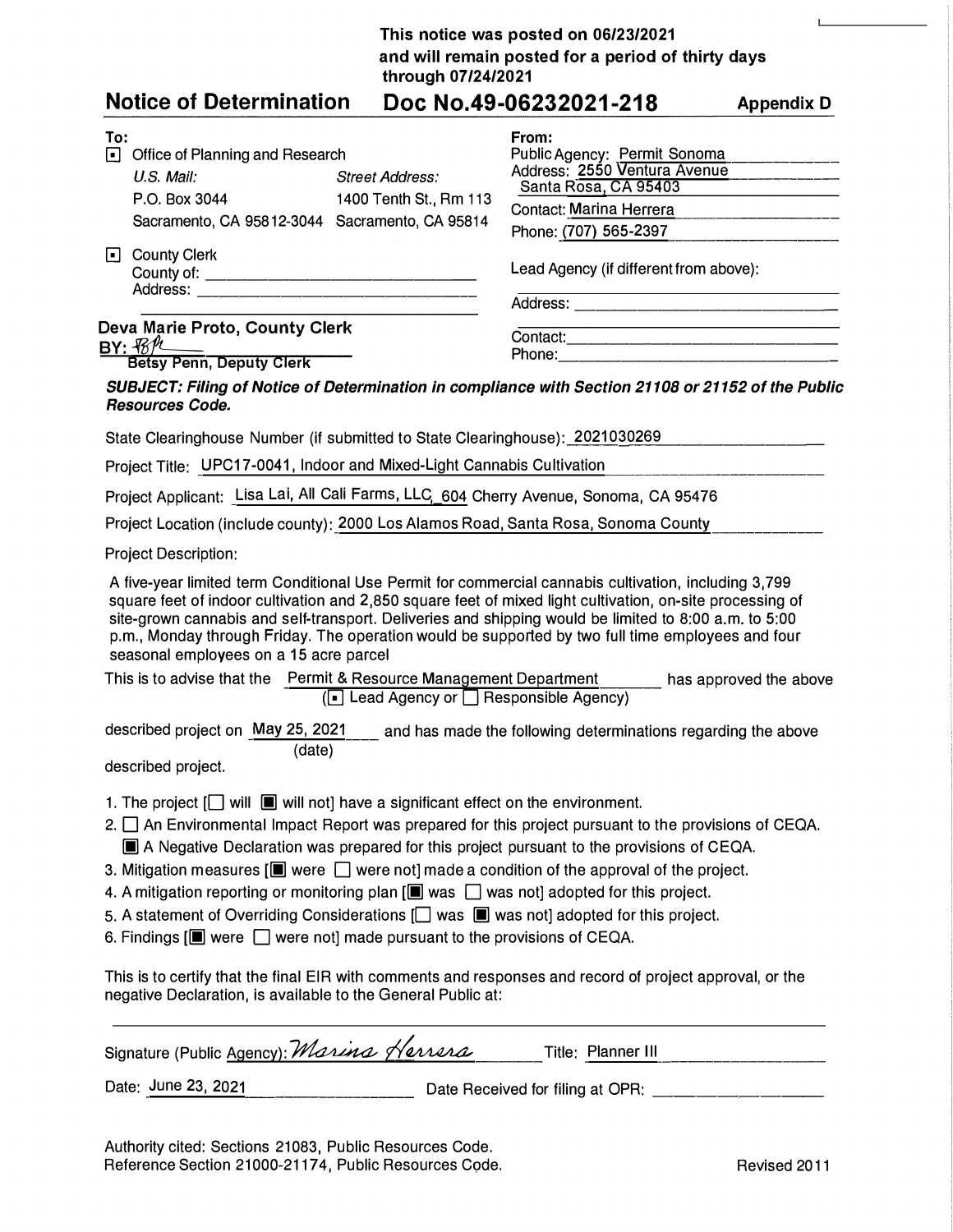|                                                                                                                                                                                                                                                                                                                                                                         |                                                                                     | 49-06232021-218                        |                                  |                                            |  |
|-------------------------------------------------------------------------------------------------------------------------------------------------------------------------------------------------------------------------------------------------------------------------------------------------------------------------------------------------------------------------|-------------------------------------------------------------------------------------|----------------------------------------|----------------------------------|--------------------------------------------|--|
| SEE INSTRUCTIONS ON REVERSE, TYPE OR PRINT CLEARLY.                                                                                                                                                                                                                                                                                                                     |                                                                                     | 2021030269                             |                                  | STATE CLEARINGHOUSE NUMBER (If applicable) |  |
| <b>LEAD AGENCY</b><br>S/C PERMIT & RESOURCE MGT.                                                                                                                                                                                                                                                                                                                        | <b>LEADAGENCY EMAIL</b>                                                             |                                        |                                  | <b>DATE</b><br>06/23/2021                  |  |
| COUNTY/STATE AGENCY OF FILING<br>SONOMA                                                                                                                                                                                                                                                                                                                                 |                                                                                     |                                        |                                  | <b>DOCUMENT NUMBER</b><br>21-0623-01       |  |
| PROJECT TITLE<br>UPC17-0041, INDOOR AND MIXED-LIGHT CANNABIS CULTIVATION                                                                                                                                                                                                                                                                                                |                                                                                     |                                        |                                  |                                            |  |
| PROJECT APPLICANT NAME<br>LISA LAI, ALL CALI FARMS, LLC                                                                                                                                                                                                                                                                                                                 |                                                                                     | PROJECT APPLICANT EMAIL                |                                  | <b>PHONE NUMBER</b><br>(707) 565-2397      |  |
| PROJECT APPLICANT ADDRESS<br>604 CHERRY AVE                                                                                                                                                                                                                                                                                                                             | CITY<br><b>SONOMA</b>                                                               | <b>STATE</b><br>CA                     | <b>ZIP CODE</b><br>95476         |                                            |  |
| PROJECT APPLICANT (Check appropriate box)<br>X Local Public Agency<br><b>School District</b>                                                                                                                                                                                                                                                                            | <b>Other Special District</b>                                                       |                                        | <b>State Agency</b>              | <b>Private Entity</b>                      |  |
| <b>CHECK APPLICABLE FEES:</b><br>Environmental Impact Report (EIR)<br>Mitigated/Negative Declaration (MND)(ND)<br>□ Certified Regulatory Program (CRP) document - payment due directly to CDFW<br>$\Box$ Exempt from fee<br>□ Notice of Exemption (attach)<br>CDFW No Effect Determination (attach)<br>Fee previously paid (attach previously issued cash receipt copy) |                                                                                     | \$3,445.25<br>\$2,480.25<br>\$1,171,25 | $\degree$ $\rule{0.2cm}{0.15mm}$ | \$2,480.25                                 |  |
| Water Right Application or Petition Fee (State Water Resources Control Board only)<br>X County documentary handling fee<br>$\Box$ Other                                                                                                                                                                                                                                 |                                                                                     | \$850,00                               |                                  | \$50.00                                    |  |
| PAYMENT METHOD:<br>$\Box$ Check<br>$\Box$ Cash<br>$\Box$ Credit<br><b>凶 Other</b>                                                                                                                                                                                                                                                                                       |                                                                                     | <b>TOTAL RECEIVED</b>                  |                                  | \$2,530.25                                 |  |
| <b>SIGNATURE</b>                                                                                                                                                                                                                                                                                                                                                        | AGENCY OF FILING PRINTED NAME AND TITLE<br>Betsy Penn, Deputy County Clerk-Recorder |                                        |                                  |                                            |  |

RECEIPT NUMBER: